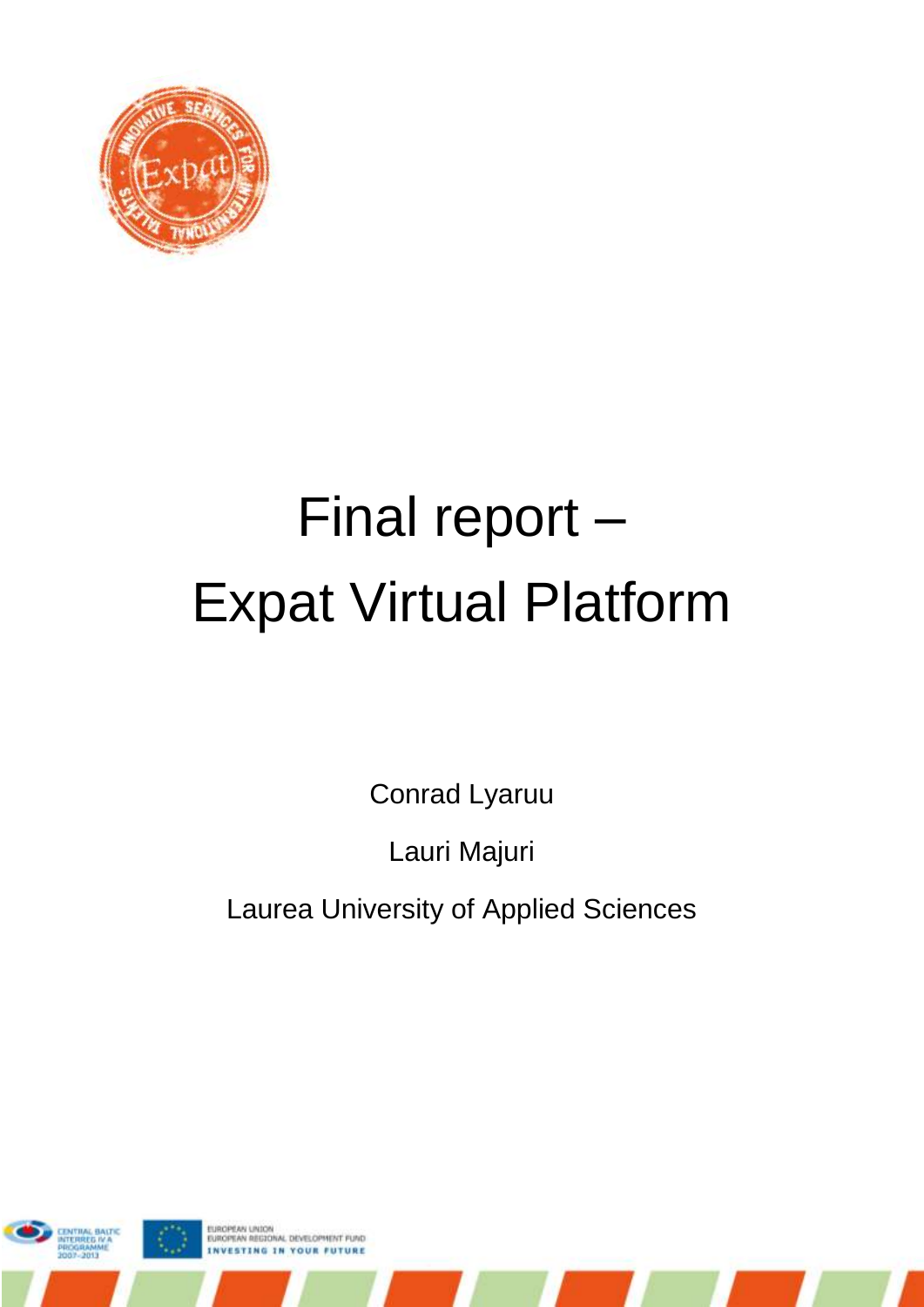and the control of the control of the control of the control of the control of the control of the control of the

## **Table of Contents**

V ü ×

**Contract Contract** 

and the contract of the contract of the contract of

| Introduction 3 |  |
|----------------|--|
|                |  |
|                |  |
|                |  |
|                |  |
|                |  |
|                |  |
|                |  |
|                |  |
|                |  |
|                |  |
|                |  |
|                |  |
|                |  |
|                |  |
|                |  |
|                |  |
|                |  |
|                |  |
|                |  |
|                |  |
|                |  |
|                |  |
|                |  |
|                |  |
|                |  |
|                |  |
|                |  |
|                |  |
|                |  |
|                |  |
|                |  |
|                |  |
|                |  |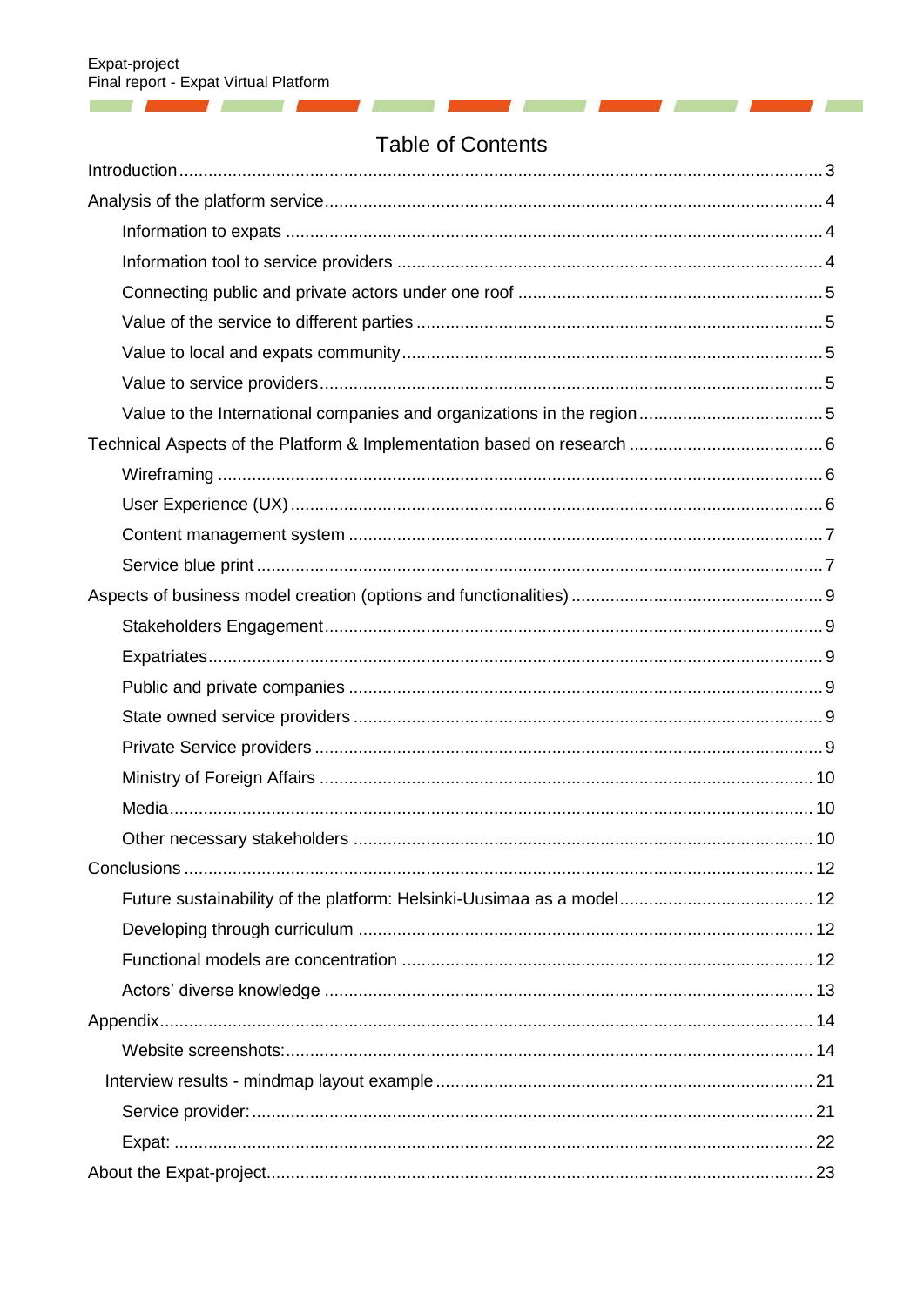### <span id="page-2-0"></span>Introduction

As part of the Expat-project's implementation plan, the Expat Virtual Platform was developed in 2012-2013 to provide up-to-date information to expats through internet. The platform development was carried out and led by Laurea University of Applied Sciences together with Expat-project partners and local actors in the Central Baltic Sea region. The platform was developed based on the Expat-project's activities, including research and development activities, surveys as well as participatory feedbacks from the target group. The Expat Virtual Platform pilot included a pilot page<sup>1</sup> and 5 local webpages<sup>2</sup> which contains local expat services and activities.



#### **1 www.expatproject.eu**



**2 www.helsinkiexpats.info**

1

[www.expatproject.eu](http://www.expatproject.eu/)

<sup>2</sup> <http://www.helsinkiexpats.info/>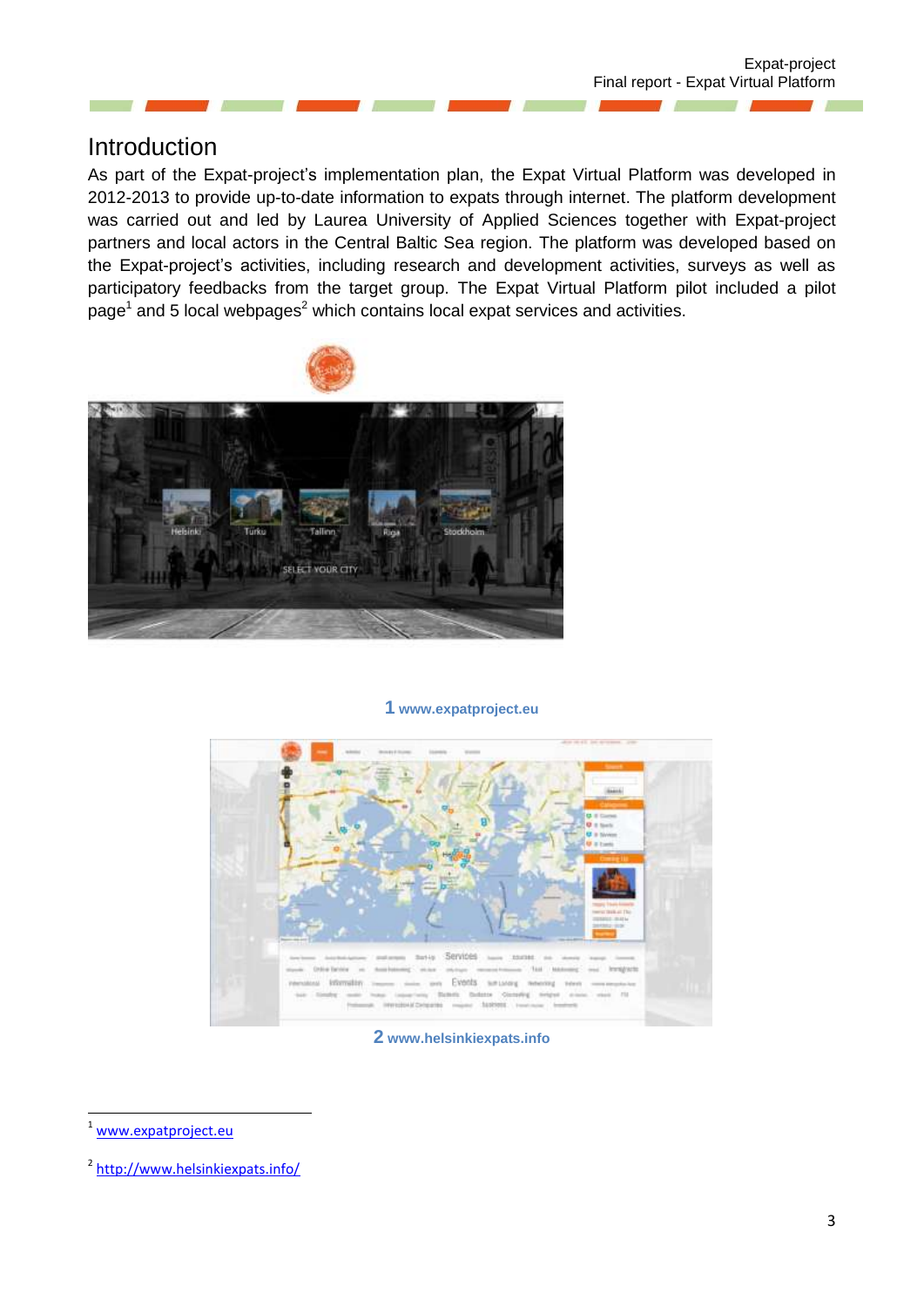During the development of the platform, Laurea carried out 6 face to face interviews with responsible peoples in big companies recruiting internationals in Espoo region, three workshop with expat themselves as well as a survey that was sent to the target groups. Apart from the Espoo interview activity, there were also local activities carried out by Expat-project partners locally. The results of those activities delivered to us insights that were useful in identifying what is required and how could the services are presented in a way suitable to all expats.

Based on the mentioned activities, the platform was created to fulfill the needs of the expats and a simplified one-stop-shop virtual platform was then developed. The platform offers expats an inventory of the service providers, who are offering diverse services for expats. This inventory of the service providers was created during the Expat-project, to implement up-to-date information for the platform and map all the current actors around the expat-field. Service providers are offering various activities for expats and these activities can be also easily found through the platform.

The Expat Virtual Platform was launched in February 2013 and the feedback was continuously collected based on the follow up of the number of visitors of the platform and direct feedback from users and partners.

## <span id="page-3-0"></span>Analysis of the platform service

The Expat Virtual Platform was created to serve as an information tool for those expats who are or planning to visit the project partner member countries. It is a simplified version where services and events are gathered and updated based on the occurrence and time. The platform is also a tool where expats are able to realize and act based on what is relevant to them.

#### <span id="page-3-1"></span>**Information to expats**

One of the major clusters of the platform is to offer information to expats. Through a detailed map that allocate all services in the city where an expat lives and all the current happenings, it allows an expat to be able to find a place to network socially and professionally based on the event. This might be beneficial to the expat himself, their spouses or children. In this case the platform already offers a first hint, and leads an expat to the right place where more support or actual happening could be found. This way an expat is able to socialize and network as well as self-direct towards integration to the society and for work life.

Among that the platform links expats to the soft-landing support and services such as registration, language courses, and professional networking possibilities as well as the public services. In addition the platform offers access to important links that are beneficial to expats in one place and with less clicking among web pages.

#### <span id="page-3-2"></span>**Information tool to service providers**

The Expat Virtual platform acts as an information tool as well to service providers in the cities. This is also the core value of this platform which benefits the local actors. Based on the Expat-project research in the cities, we observed that there are many actors who offer Expat services do not know who else is doing similar work. By providing this platform, service providers can market their services. At the same time they are also able to see and connect with likeminded ones and most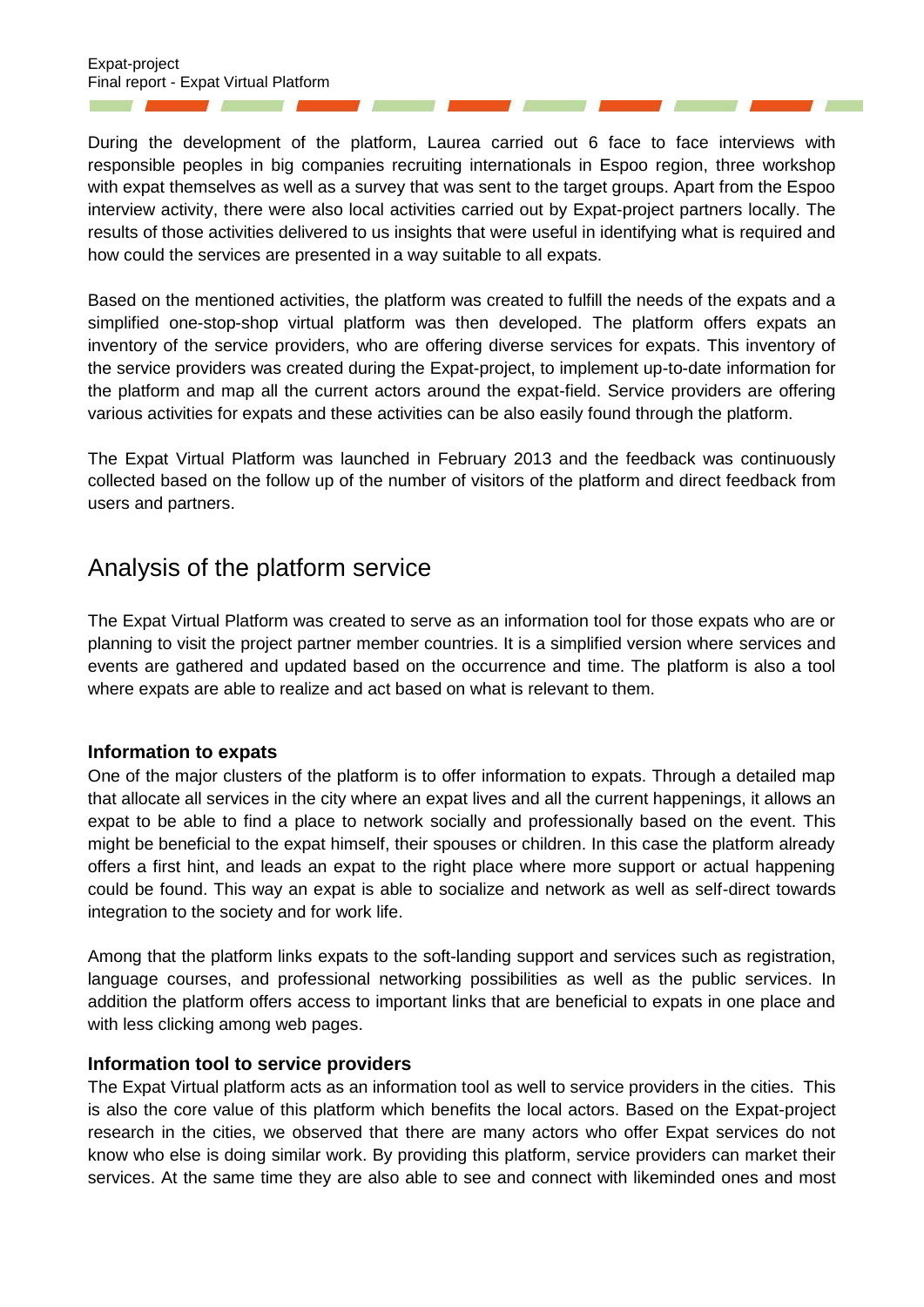probably generate the services together in the future. Network of Networks is a term that describes this activity.

#### <span id="page-4-0"></span>**Connecting public and private actors under one roof**

As it has been realized throughout in the project activity, many Expat Service providers are individuals or private companies. These companies usually do not have the contacts with the public service providers who are believe to be more resourceful and powerful in the field. By presenting all services here, it is possible for all service providers to see each other's work and possibly collaborating in some aspects of world. This way also may lead private service provider's guide their clients to the right authorities in case the need is wider than their scope of offering.

#### <span id="page-4-1"></span>**Value of the service to different parties**

As stated above, Expat virtual platform's aim for development is to mainly provide information about different services and possibilities for Expats to take part in various activities in the cities that they live. It is also an informative tool of how the expat service is like for the people who plan to come to any of the cities that the project was piloted. In this case, the platform serves as a support tool for expat's pre departures as well as during the life in the cities. The value in addition relies on the expats themselves, service providers as well as the local companies and organizations around the Baltic cities.

#### <span id="page-4-2"></span>**Value to local and expats community**

- Easier access of information
- Support the attractiveness of Finnish expatriates
- Knowledge of where to reach out different activities hence network possibilities

#### <span id="page-4-3"></span>**Value to service providers**

- Service display and marketing tool, reach out population
- A place to connect with others "Network of Network"

#### <span id="page-4-4"></span>**Value to the International companies and organizations in the region**

- Employees integration and wellbeing
- Information gateway to different activities in cities and region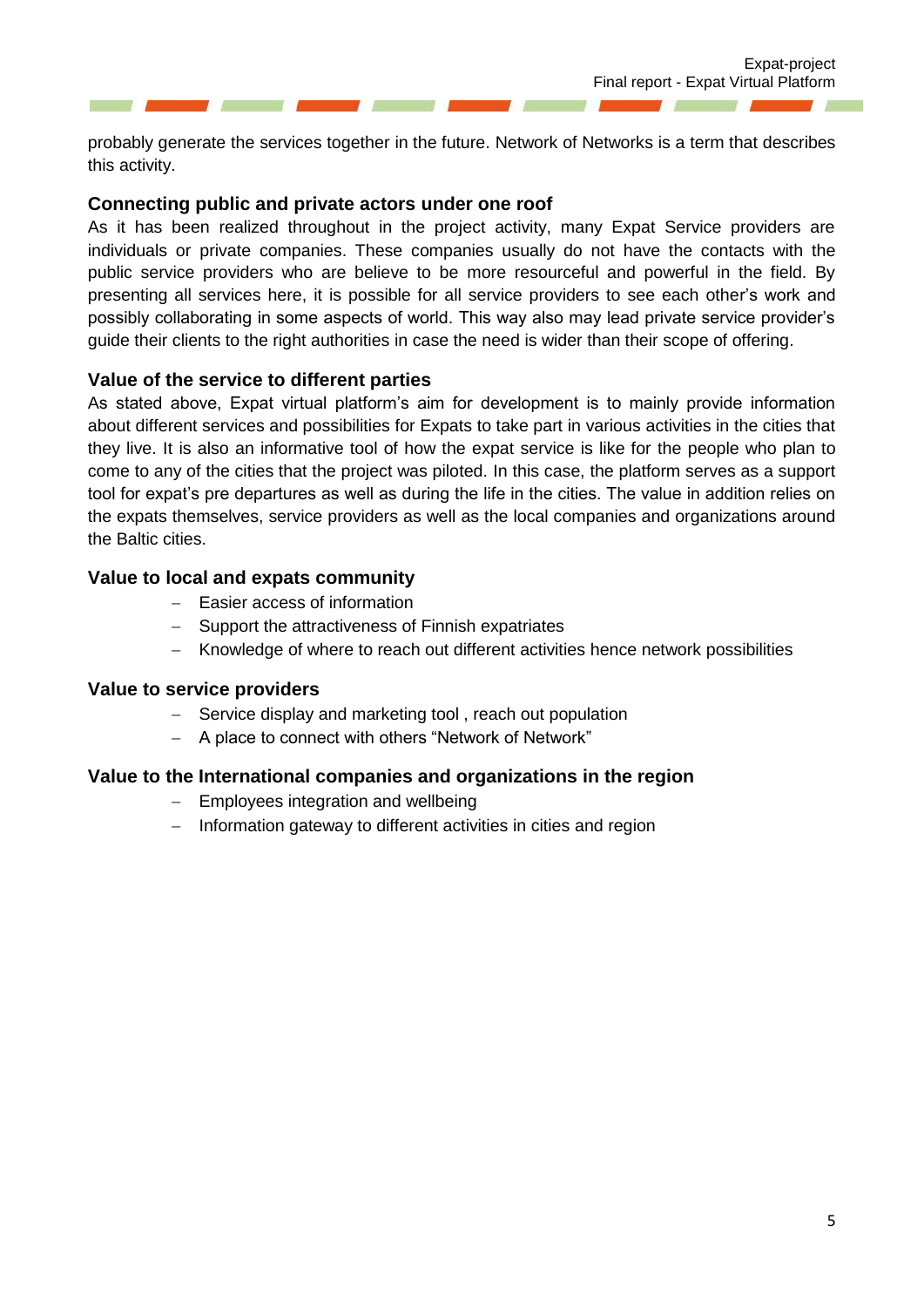# <span id="page-5-0"></span>Technical Aspects of the Platform & Implementation based on research

The platform was built up from three separate phases: research, implementation and finally the evaluation of the implementation. The componednts of each stage can be seen in the diagram below.

| Research            |                                           |                                       |  |
|---------------------|-------------------------------------------|---------------------------------------|--|
| <b>Interviews</b>   | Implementation                            |                                       |  |
| <b>Focus Groups</b> | Wireframing                               | Evaluation                            |  |
|                     | <b>User Exprerince</b><br>Drupal<br>Scrum | Based on the Design<br>Specifications |  |
|                     |                                           |                                       |  |

Throughout the development of the platform the project group executed various qualitative evaluations. These were done by the companies that hired expats in Helsinki region. In addition, a statistical survey done to the expats in the Baltic Sea region were considered in identifying the components and themes of the Expat virtual platform. In addition Focus group and website benchmarking were among the key matters taken in to account in the development of the platform. Although the qualitative and statistical evaluations were done with companies and expats respectively, guided interviewing and Focus Groups were done by with students and some Expats that are living in Finland. Students were taken in to an account in order to give a different perspective of a platform as a useful service. In addition, various website benchmarking research methods were used to expand the research field.

#### <span id="page-5-1"></span>**Wireframing**

Wireframing stands for simple outlines of the web page. It is a simple way to visualize what the website could look like. During the platform development, the designing was done by drawing wireframes of the web page on paper. The next phase was to create a layout in Photoshop based on those wireframes and then creating a prototype web page with Drupal based on that layout. The remote testing and presentation to stakeholders was done through that prototype, through this prototype they were able to easily browse and comment the different phases. The process was interactive and the web page was evolved throughout the development phase.

#### <span id="page-5-2"></span>**User Experience (UX)**

The goal for the website was to provide an easy and enjoyable experience, for the users of the site. This means that the site was designed and built from the perspective of the user, not from the developer. The research phase had a great influence in this area. The gathered information was the foundation for the personas which were created to represent the target group. The personas were used to create a better understanding of who the web page will be built for; and what the users will expect and need.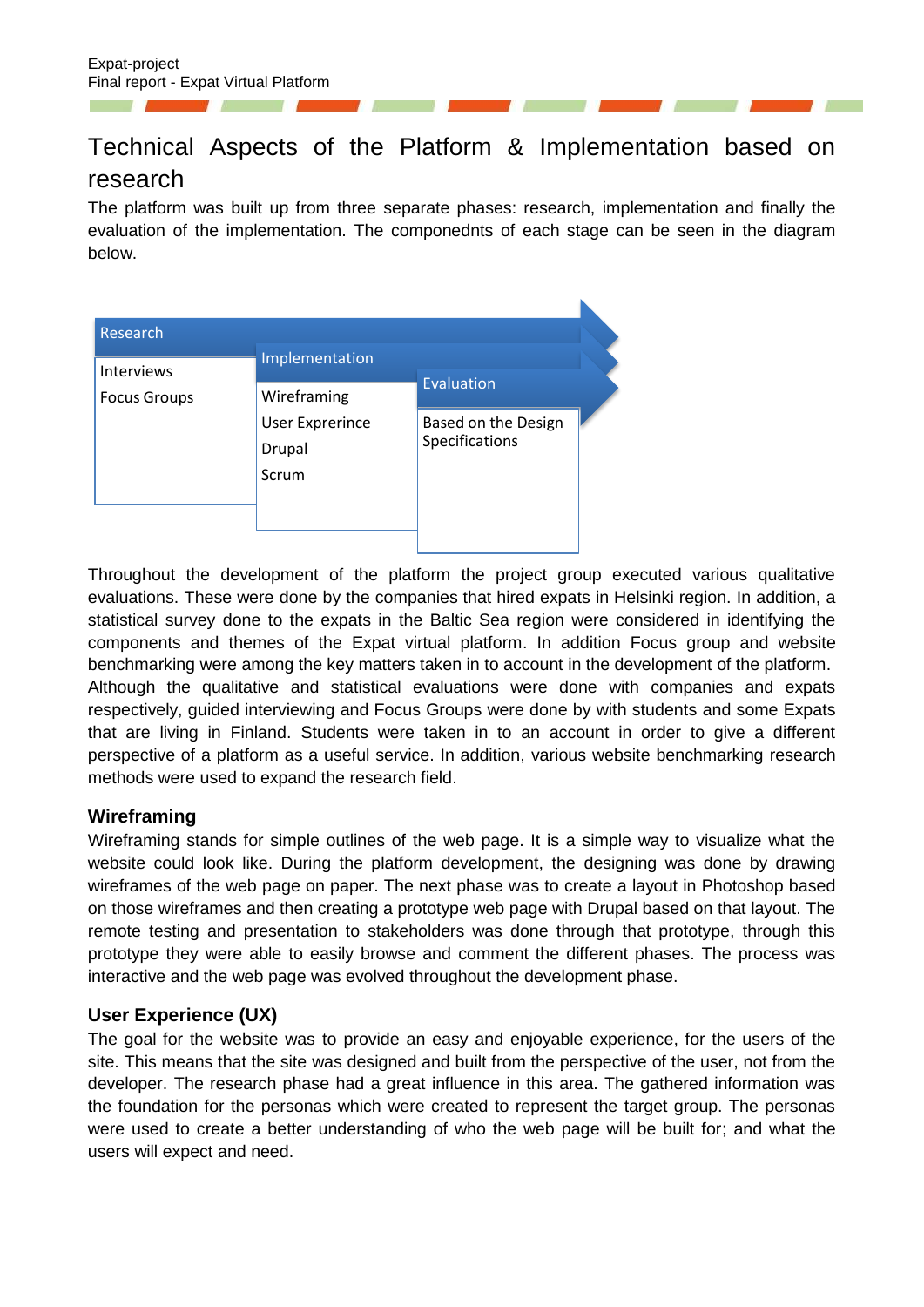#### <span id="page-6-0"></span>**Content management system**

Content management system (CMS) provides a rational framework and also tools that make building and managing a Web site easier. CMS used in this project was Drupal. Thousands of Web sites are built with Drupal and it is one of the most popular Web content management systems. Although there are other content management systems such as Wordpress and Joomla, Drupal suits the purposes of this project the best due to the high level of configurability and the extensive selection of modules.

#### <span id="page-6-1"></span>**Service blue print**

The main consideration with the platform service blue print was "How many clicks does it take for the user to get to the information they want?". This was covered by the Information Architecture which covered issues like how many levels of pages will the website architecture have, how many choices there is available in each of the levels, what paths exists for the user to travel through the site and how many clicks is required to travel from the home-page to desired content.

The best structure for the web site is a top-down hierarchy and that is also the case in this web site. Hierarchy is four clicks deep, meaning that, the user can get from the home-page to desired content in four clicks. All the content is based on the primary and secondary researches.

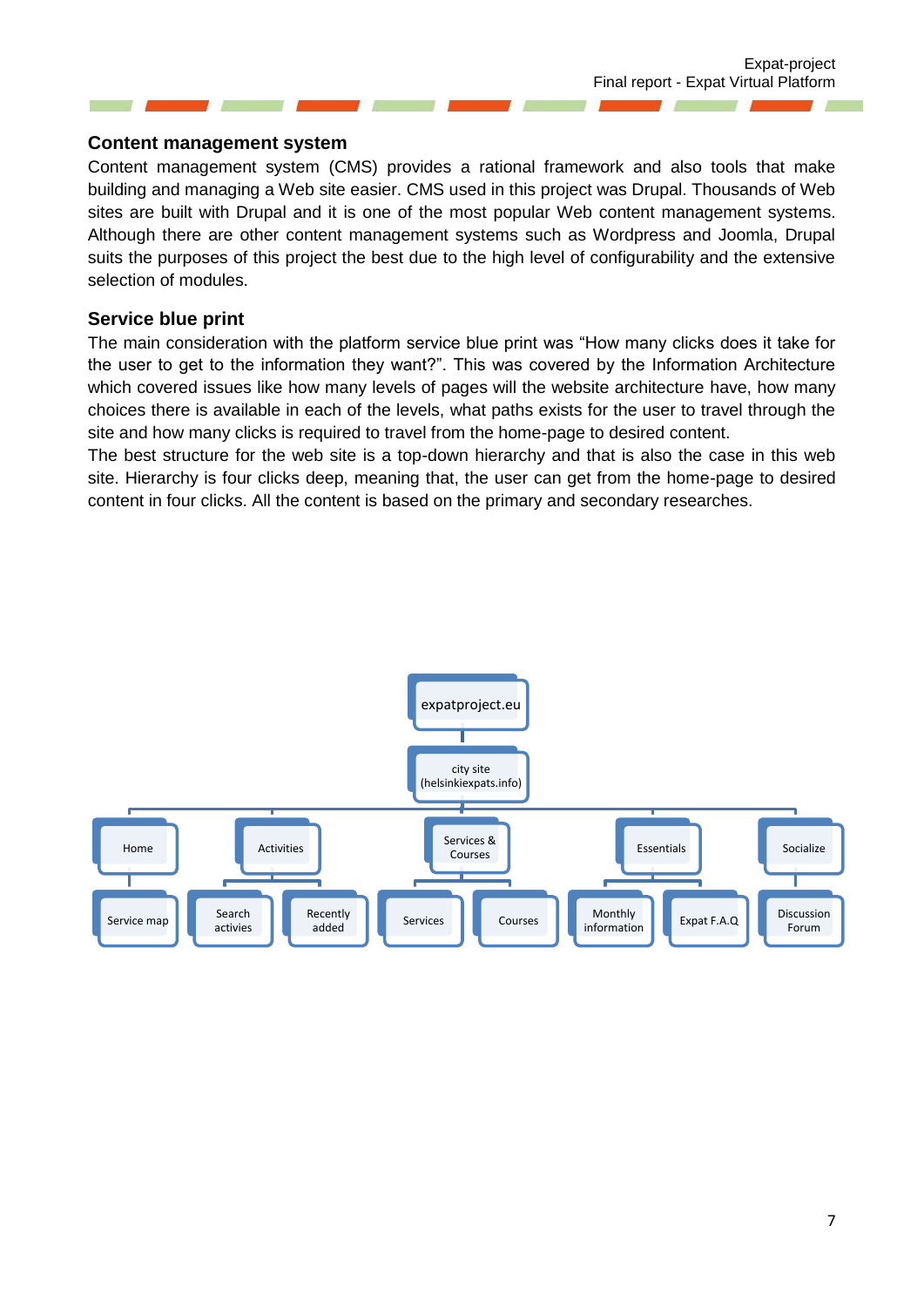W

 $\overline{1}$ 

**COMPANY** 

and the control of the control of the

| Title of the<br>page                    | <b>Purpose of the</b><br>page                                                | Information on the<br>page                                                                            | Source of the<br>information                                | <b>Update</b><br>interval |
|-----------------------------------------|------------------------------------------------------------------------------|-------------------------------------------------------------------------------------------------------|-------------------------------------------------------------|---------------------------|
| <b>Front Page</b>                       | To provide easy access to<br>services and events with<br>innovative map view | Map that shows different events<br>and services that are available.                                   | Event, service &<br>course providers                        | <b>Dynamic</b>            |
| <b>Activities</b>                       | Show expat activities in<br>more typical text-based<br>view                  | Feed that lists different kind of<br>activities for expat. These are also<br>shown in the service map | <b>Event providers</b>                                      | <b>Dynamic</b>            |
| <b>Services &amp;</b><br><b>Courses</b> | To list the expat services<br>& courses.                                     | Feed of the services & courses.<br>These are also shown in the<br>service map                         | Service & course<br>providers                               | <b>Dynamic</b>            |
| <b>Essentials</b>                       | Give essential information<br>about Finland.                                 | -A year in Finland (monthly slider)<br>-Frequently asked Questions                                    | - Wikipedia for basic<br>information<br>- Picture databanks | Rarely                    |
| <b>Socialize</b>                        | Possibility to connect<br>yourself with other expats                         | Discussion feed and information<br>about social medias                                                | Interviews,<br><b>Workshops</b>                             | <b>Dynamic</b>            |
| Page Footer                             | Project background &<br>Contact                                              | Information about project and<br>contact form                                                         | Project team, Expat<br>documentation                        | Rarely, When<br>needed    |

,

×

**Contract Contract** 

**A** 

**Contract Contract Street** 

and the contract of

The Expat Virtual Platform pilot included a pilot page and 5 local webpages for each city, which are listed in the table below.

| <b>Site</b>             | <b>Website-address</b>  |
|-------------------------|-------------------------|
| <b>Pilot page</b>       | www.expatproject.eu     |
| <b>Helsinki Region</b>  | www.helsinkiexpats.info |
| <b>Turku Region</b>     | www.turkuexpats.info    |
| <b>Tallinn Region</b>   | www.tallinnexpats.info  |
| <b>Riga Region</b>      | www.rigaexpats.info     |
| <b>Stockholm Region</b> | www.swedenexpats.info   |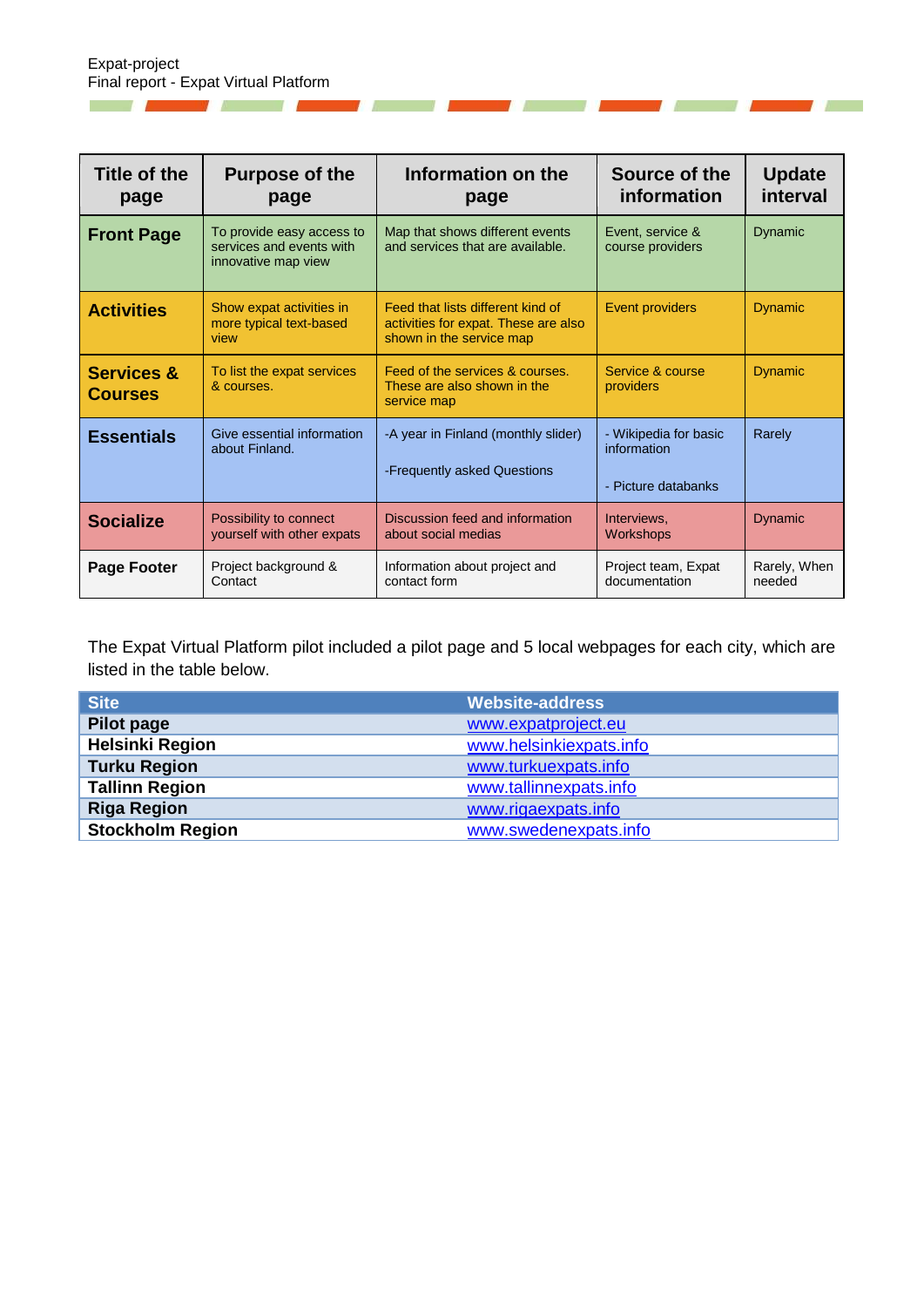# <span id="page-8-0"></span>Aspects of business model creation (options and functionalities)

A business or operational model can be developed for this platform. In this case the platform should not only stand as a project but more as a tool that various actors will have to be engaged and co-develop it.

In case of a business model, the platform in addition to the aspects of the financing of resources and maintenance has to strongly identify the right players to run this service.

#### <span id="page-8-1"></span>**Stakeholders Engagement**

In order to be able to run the platform and an operational or business model, there is a need of various actors' involvement. These actors will be expected to enrich the platform as a product not only monetary wise but also publicity wise and research and development wise. Among the key stakeholders are, Expats themselves, Public and Private companies, public and private Service providers, Ministry of Foreign Affairs, Media as well as international network on the similar services

#### <span id="page-8-2"></span>**Expatriates**

Expatriates are one of the most important stakeholders as they are the target group of the platform. They are the main beneficiaries of the project. The platform is created in order to ease the access of information they need. Expats are considered as influencers of the project at greater extent. This platform is built through a process which includes the direct involvement of them such as interviews, workshops.

#### <span id="page-8-3"></span>**Public and private companies**

Public and private companies that employs internationals like Nokia, Siemens, Logica and Educational institutions such as VTT are the main reason for international talents to enter into CBSR or in this case Helsinki Finland. Expat platform can be made as an information tool for these companies. Based on the experiences from the case studies in Stockholm and Amsterdam, these companies are also potential funders since the platform offers the services tailored also to the people who work for them. Companies nevertheless might not be so influential in the development of the platform but the beneficiaries with importance in the sustainability of the platform.

#### <span id="page-8-4"></span>**State owned service providers**

State owned service providers such as In Espoo, Virka Info or immigration office play vital role issues related to expatriates. Their services are important to expatriates since they support the integration and immigrant matters for expats too. These are necessary stakeholders due to the fact that their activities support expats as well. In practice the public service providers will be expected to co-share different solutions as well as influence the information on services for expats in the platform. Due to the support they have from the cities or regional authorities, Public service providers can also be the fore runners of the formal practices that expats have to be aware.

#### <span id="page-8-5"></span>**Private Service providers**

Private Expat services providers such as Otaniemi International Network, Helsinki meet ups or jolly dragon are important network to be considered. These are ones which are flexible and who understand expats in an informal way. Since most of their activities rely on social interconnection and network, they are more open minded hence great co-developers of the platform. These service providers could use the platform as their marketing tool and a place to realize what is offered with likeminded actors hence more services and activities through collaboration. These actors are necessary for the co-development of the platform since they represent the missing gape that needs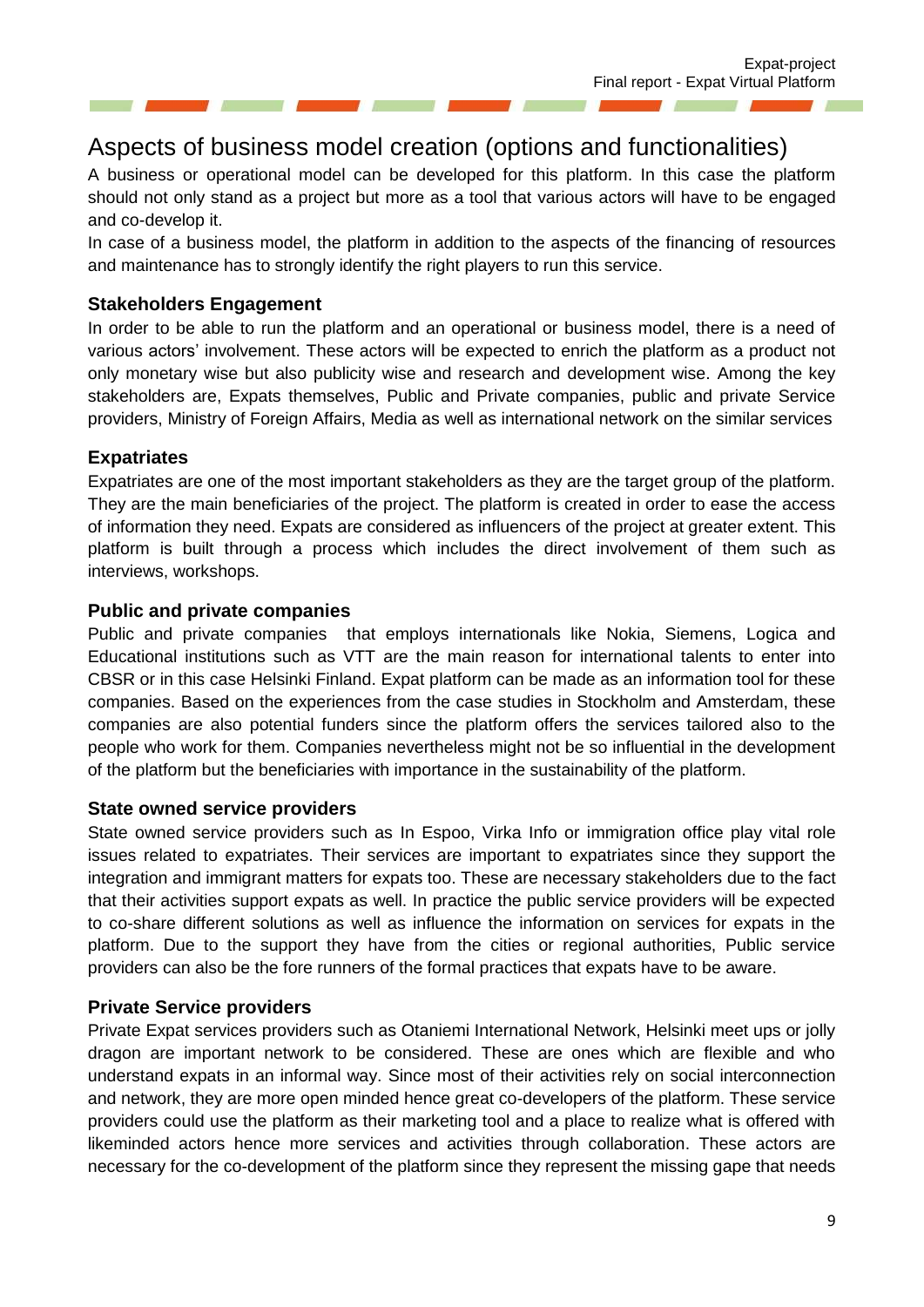active participation. Private service providers also have new and more perspectives to boost the platform development.

#### <span id="page-9-0"></span>**Ministry of Foreign Affairs**

Ministry of foreign affairs is part of government that makes all the policies, rules and regulations regarding expatriates. So it is influential as well as highly important stakeholder. This is because, as expat virtual platform represents soft landing activities, it is a tool for soft departure due to the outlook of the local activities presented in it. The ministry of foreign affairs is a stakeholder that can communicate this platform to the policy makers, as well as influence its visibility to the international eye through institutions such as embassies of chambers of commerce.

#### <span id="page-9-1"></span>**Media**

Media is an important tool to the development and sustainability of the platform. The platform needs publicity in order to be able to get to be known by people. This way, different types of media such as newspapers, televisions or radios and internet sources are necessary. In addition media is a tool to bring more viable stakeholders and possible funders who might consider expat virtual platform this platform as a service that supports their line of business, interest group or complement their service line.

Below is a picture that stipulates the above partners and their level of importance or influences in the future of the platform as an independent operating model.



#### <span id="page-9-2"></span>**Other necessary stakeholders**

As a platform moreover, it is necessary to pair with partners from other countries that can share good practices and knowledge exchanges for a proper development. The Hague expat Centre and Stockholm Global Expat partners would be good partners to start with, as they have a god experience in their countries hence gaining the knowledge.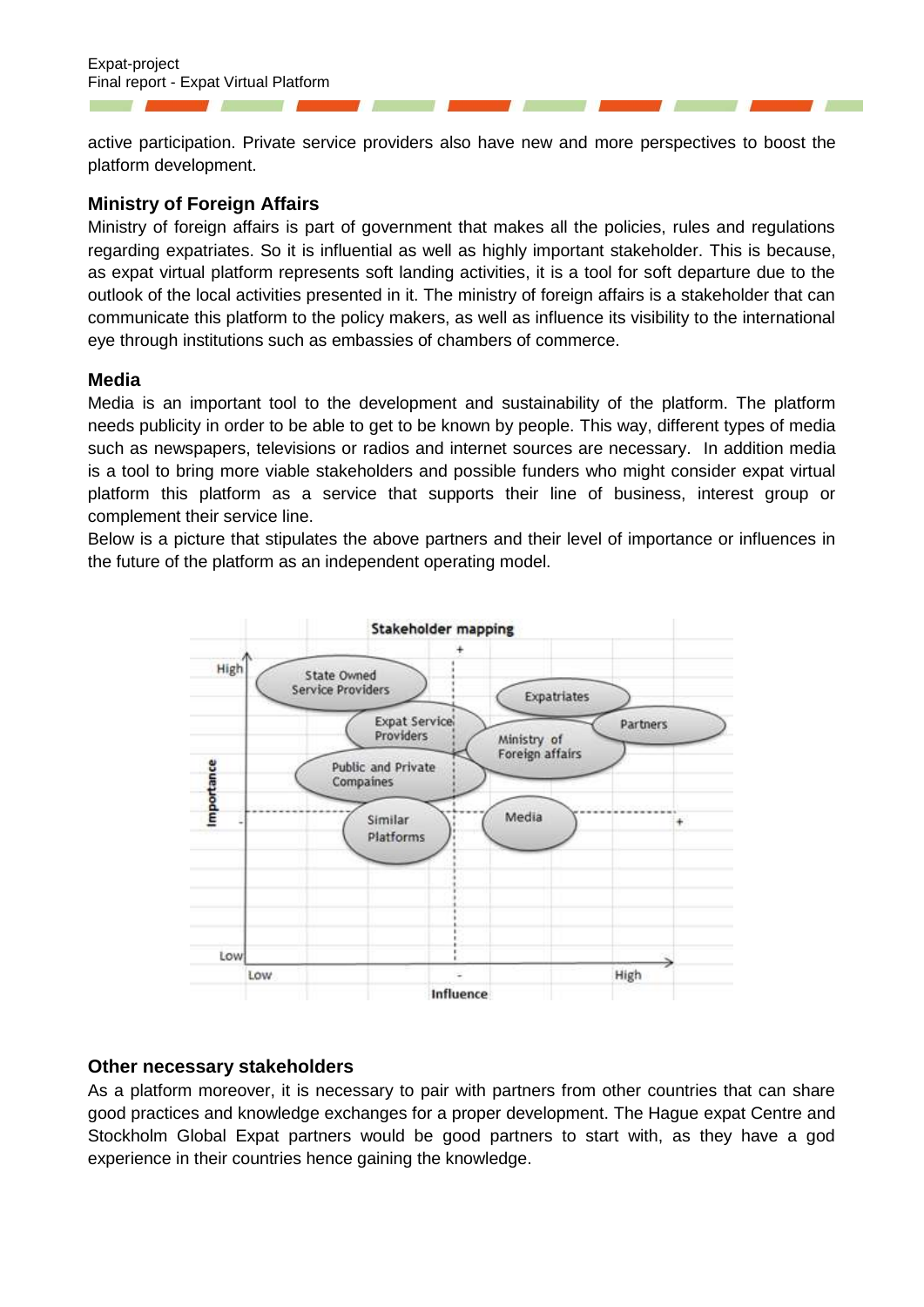For the platform to be fully functioning on itself, the need to engage the above mentioned stakeholders is necessary. It is however necessary to consider the expat virtual platform as a nonprofit service in order to be able to gain reputation and support from eligible parties. This platform could also be well complemented with a physical setting which is organized but informal, for expats to meet time to time in various activities. A voluntary basis in operating this platform could be encouraged. This has been a point that some of the service providers and unemployed expats in Helsinki already started to think about and willing to take charge.

П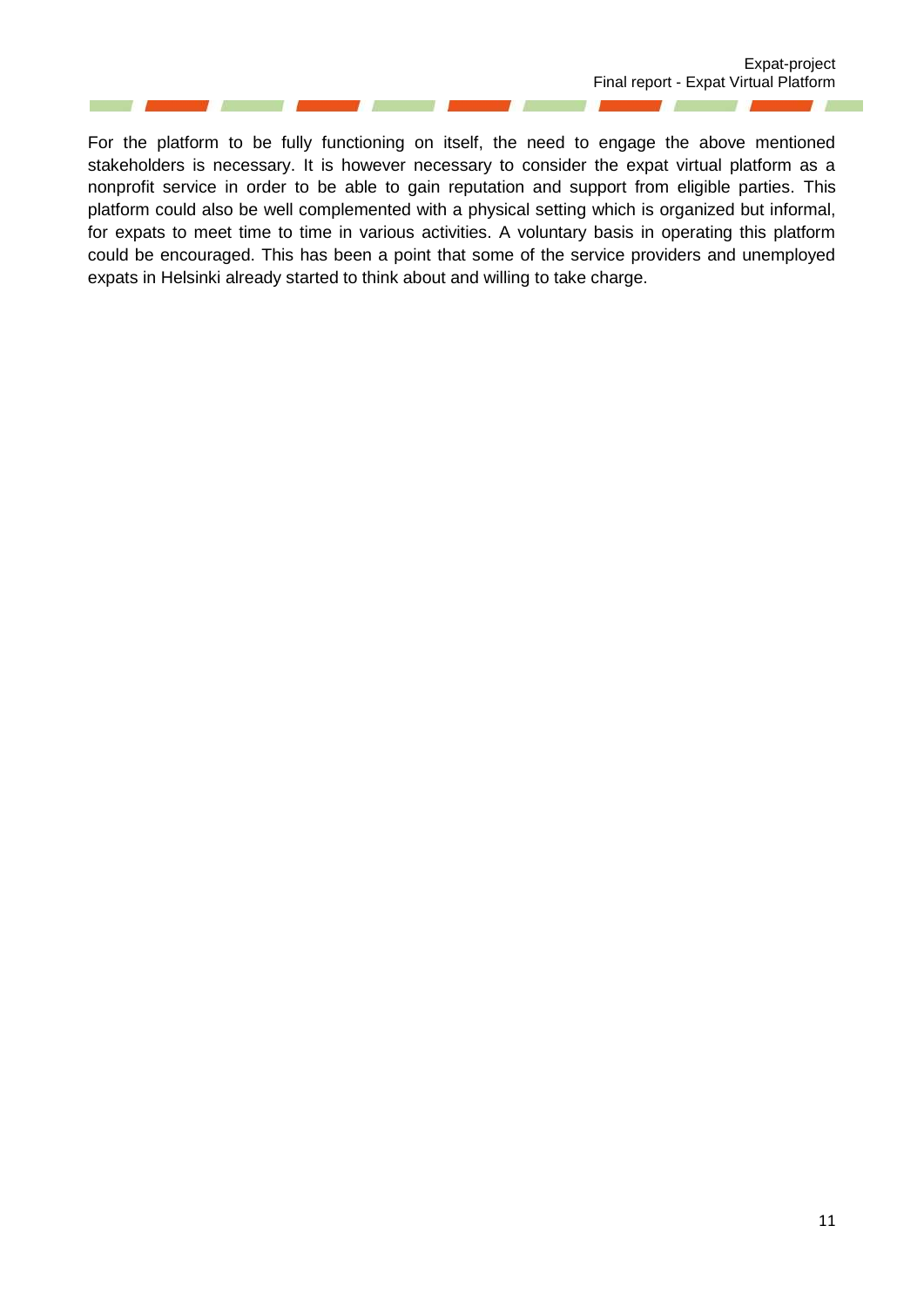## <span id="page-11-0"></span>**Conclusions**

#### <span id="page-11-1"></span>**Future sustainability of the platform: Helsinki-Uusimaa as a model**

The current platforms have been a pilot. The pilot platform of Helsinki-Uusimaa region however has been impressive to many actors in Finland where the platform took an active role as well as outside Finland. Since the pilot of February 2013, the platform has had over 14000 page views and was visited by over 1600 people whereby more than half of them return to view the platform again. This stands as a remarkable feedback that describes the potential of this platform.

It was decided in the Expat-project consortium meeting that each partner region will be responsible for the development and maintenance of its local pilot website after the closure of the project on 31.12.2013.

In order for the website to function and develop properly in terms of the future sustainability, various aspects will have to be thought clearly. Among others are the financial aspects to run the platform, resource distribution as well as a good quality of stakeholders. In order to be able to insure these aspects as a success, an idea of developing a business model or a clear plan of utilizing networks of networks (meaning existing service providers and their stakeholders).

The current pilot has been developed and managed with one partner, namely Laurea University of Applied Sciences. After the project ends, Laurea will continue to run this pilot as an operational model and not a business with resources from the educational activities and supporting regional development of the Helsinki-Uusimaa Region.

#### <span id="page-11-2"></span>**Developing through curriculum**

Throughout its development Laurea has recruited several Information Technology Students from Finland and abroad who worked with the technical lead in various aspects of development. This work is as part of the students study requirements and in specific modules. In Laurea, students work through projects throughout their degrees.

The platform stands as an important case for Laurea, not only for its ICT project but also for the strategic intent which focuses in internationalization the Metropolitan region as well as actively participating in regional development activities. Expat Virtual Platform in this way is a tool to support some functions of internationalization of Helsinki-Uusimaa region as well as a good case of internationalization through regional development.

#### <span id="page-11-3"></span>**Functional models are concentration**

Basic operational system and functions will be taken in to action during the development of this platform. These are, developing Consortium with stakeholders, marketing the platform to the region and right stakeholders, technical development and model improvement through interim research activities.

Since the platform will operate as a supporting tool for already existing services, dedicated student actors will be assigned interim assignment where the stakeholder meetings and network will be conducted. In the same way, there will be dedicated groups for marketing, technical development as well as research activities in the organization. These groups of maximum 2 students will work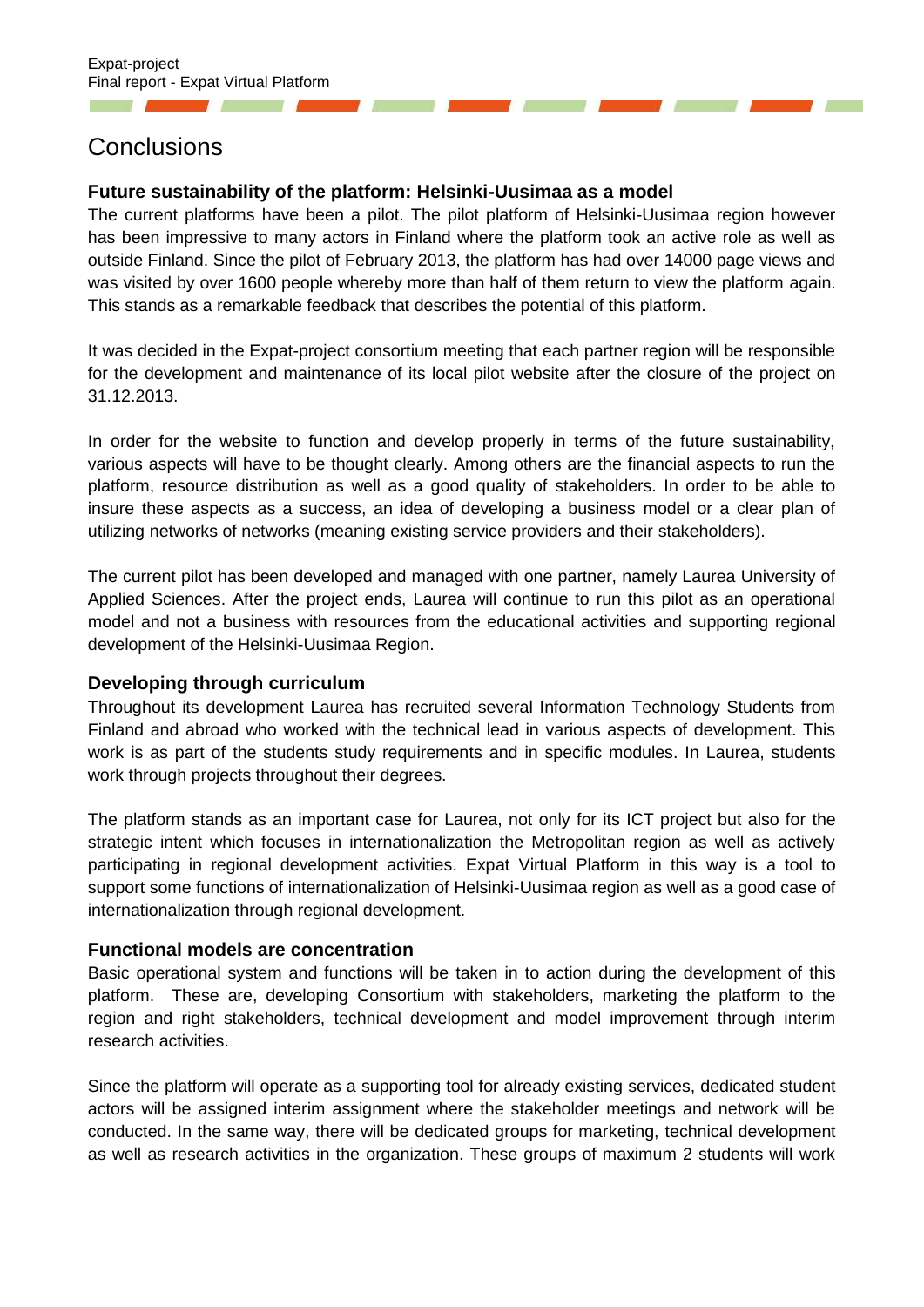each other in Laurea research environment and keep updates of the interim development from each team for improvements and efficiency of the platform.

The marketing team will for example develop and execute marketing plan of the platform as well as collect feedback of the areas that need further development. Technical development team will be responsible for the content management and user interface maintenance whereas research and development team will work with both marketing and technical teams to conduct research in areas that will be addressed by the two.

#### <span id="page-12-0"></span>**Actors' diverse knowledge**

Although the above teams are expected to be  $2<sup>nd</sup>$  year students or more, in each team there are Laurea staff members who are aware of the process and product that is developed. These are usually people who have experienced in the working world and lecturers. Among the staff members who will be working on this project is Laurea ICT department lecturers, who have been the support experts for the entire development of the Expat Virtual Platform during EXPAT project. Working with student project groups in service design and development is a key part of Laurea staff responsibilities.

Throughout this continuation, the engagement of the above proposed key stakeholders will be considered. Furthermore, the results of the case studies as well as the thought to develop international partnership in strengthening the platform as a service will be vivid. Potentially, communication with companies and organization working with expats will be a core consideration. This is due to the need to realize key sponsors as well as active financial stakeholders.

The assessment of the Platform development will be done after 2 year. This time the awareness of how should the platform develop further will be highlighted. This can be through a new project or ownership if necessary. It is possible that in the future this idea will be developed further with different partners' universities around the world as part of a funded project hence a new knowledge sharing activity.

Above all, the Expat-project has been a viable project for the development of expats' services in the Central Baltic Sea Region. In Helsinki in specific, the Expat virtual Platform stood as an ideal way of collecting focused services those international needs, with a content that is already existing under one roof. Through the correct partnership or stakeholdership, this platform can benefit Helsinki Expats in many ways hence simplify their daily challenge by offering them information that might be challenging to find. To address this aspect however, the decision makers have to be well aware of the functionality and differentiating factors of this platform as well as realizing a functional team where Marketing, Research and Development as well as Technical competencies join efforts to develop the platform as a future service.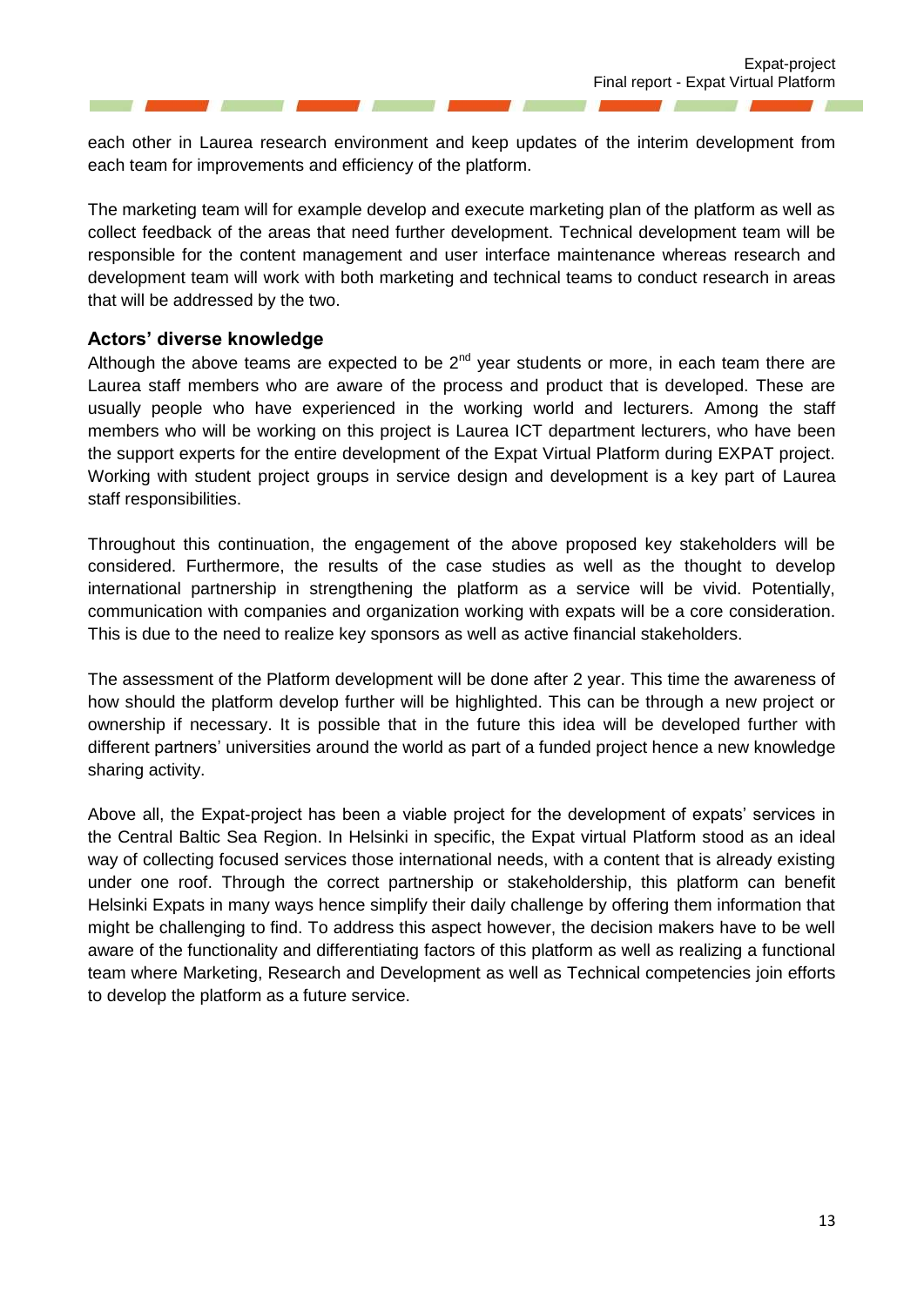Expat-project Final report - Expat Virtual Platform

# <span id="page-13-0"></span>Appendix

77

m.

#### <span id="page-13-1"></span>**Website screenshots:**

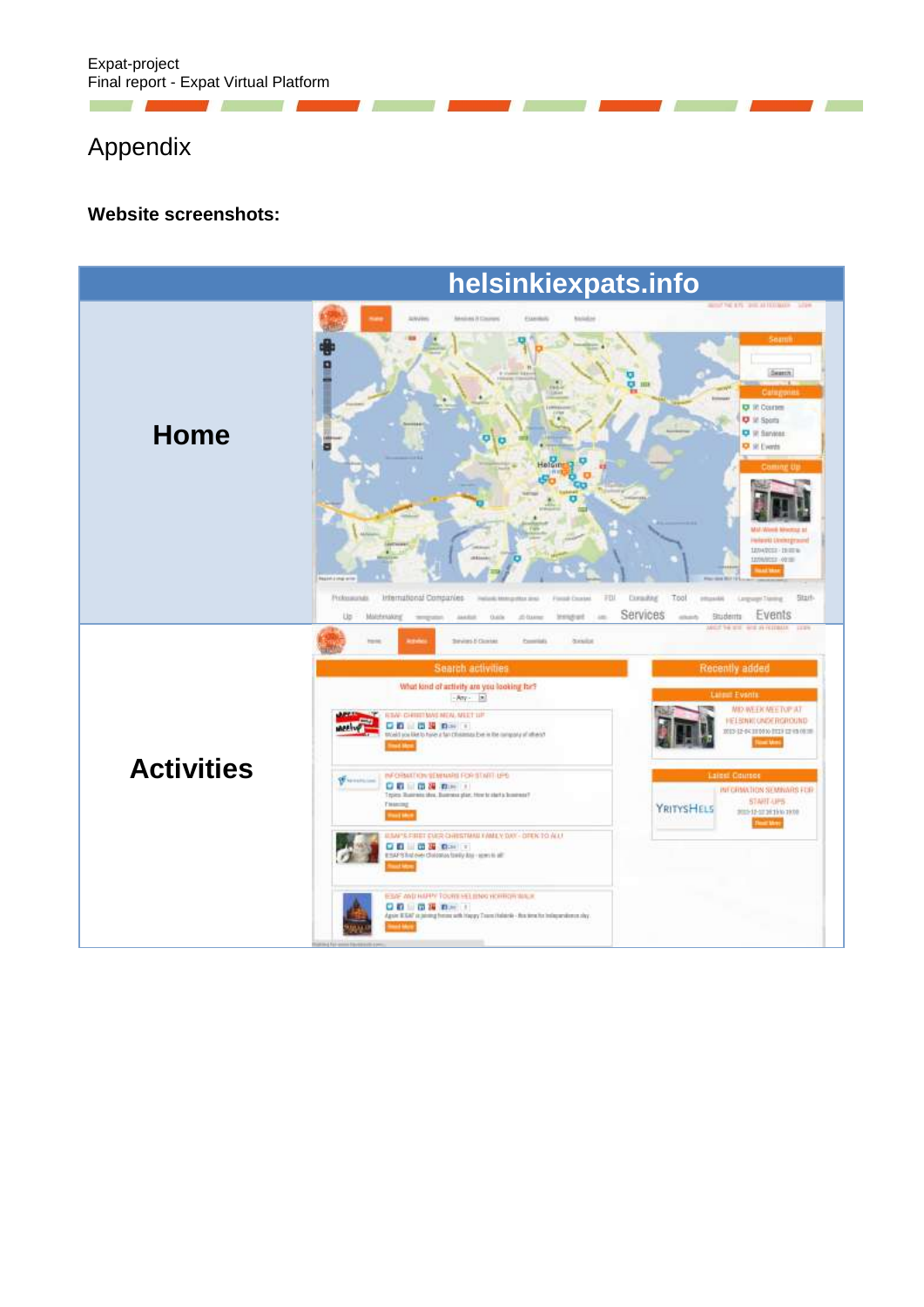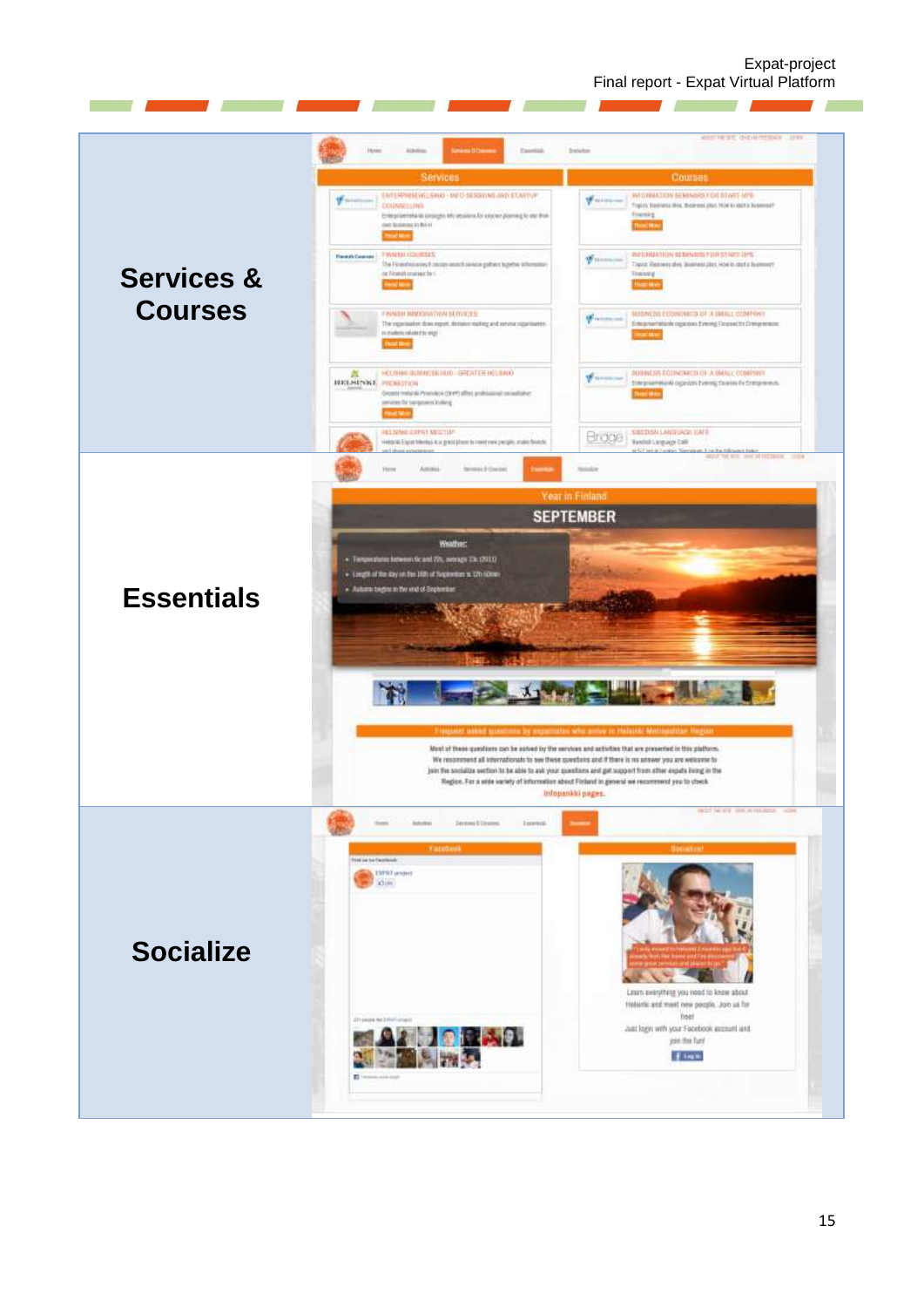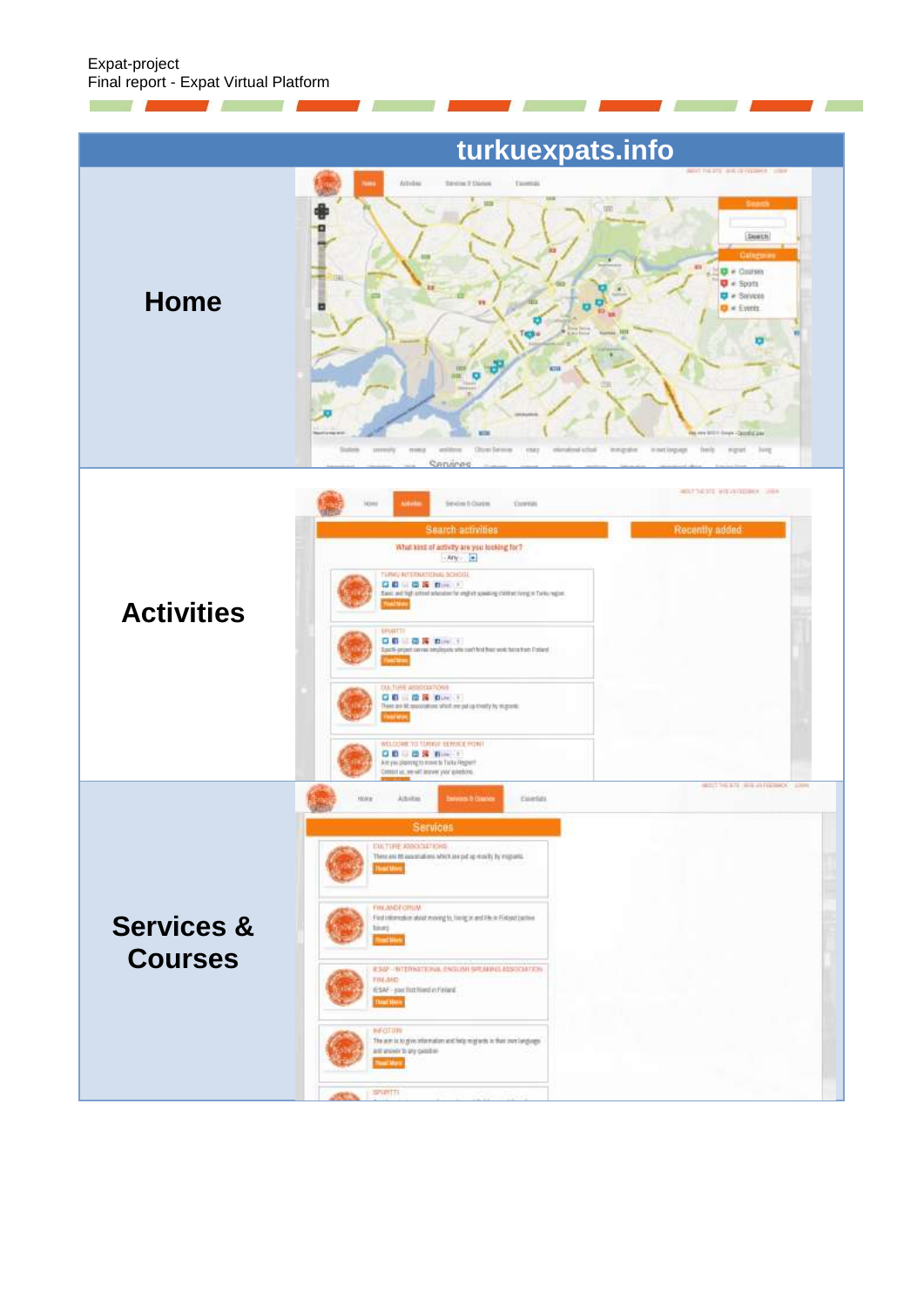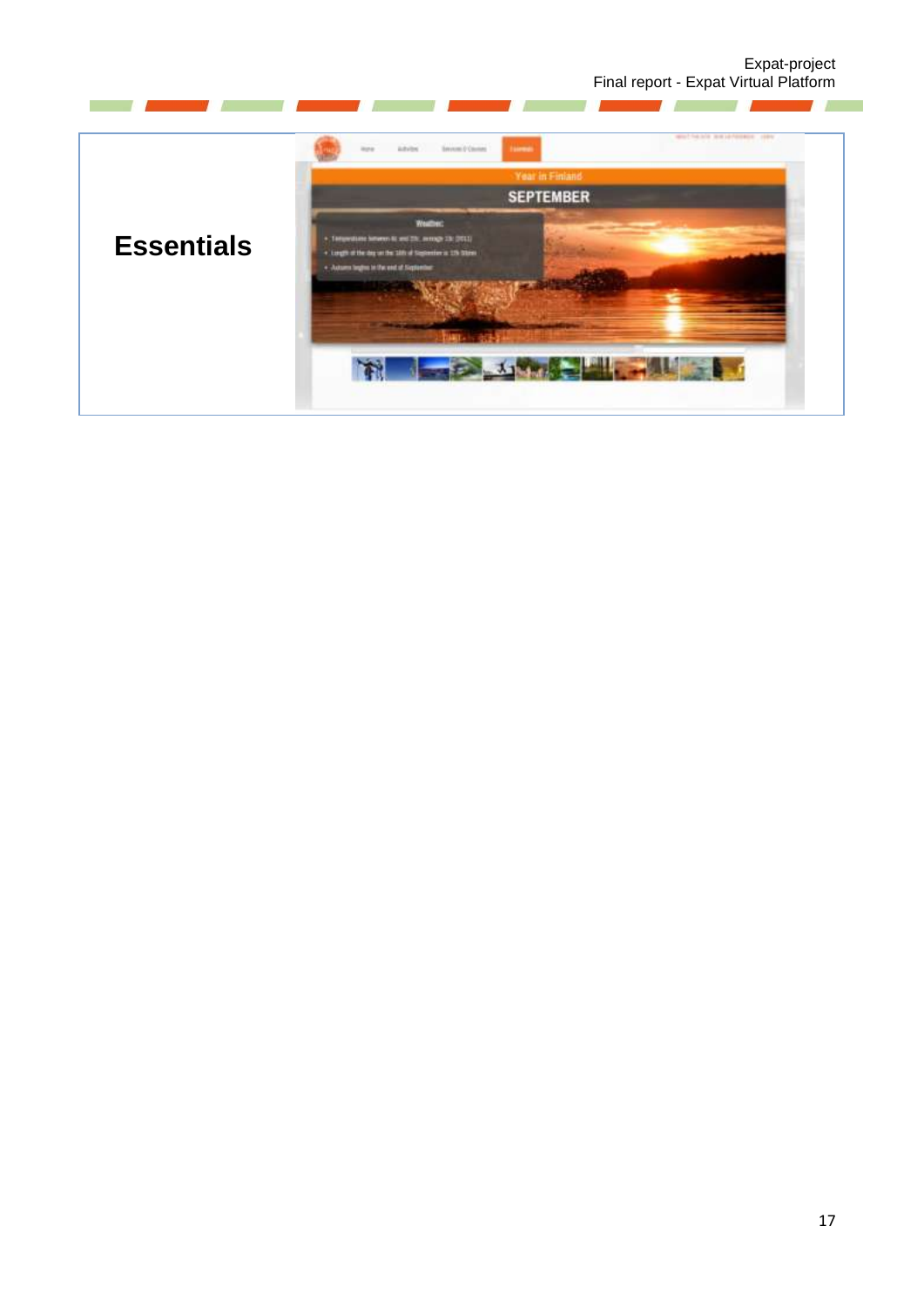П

A.

# **tallinnexpats.info**

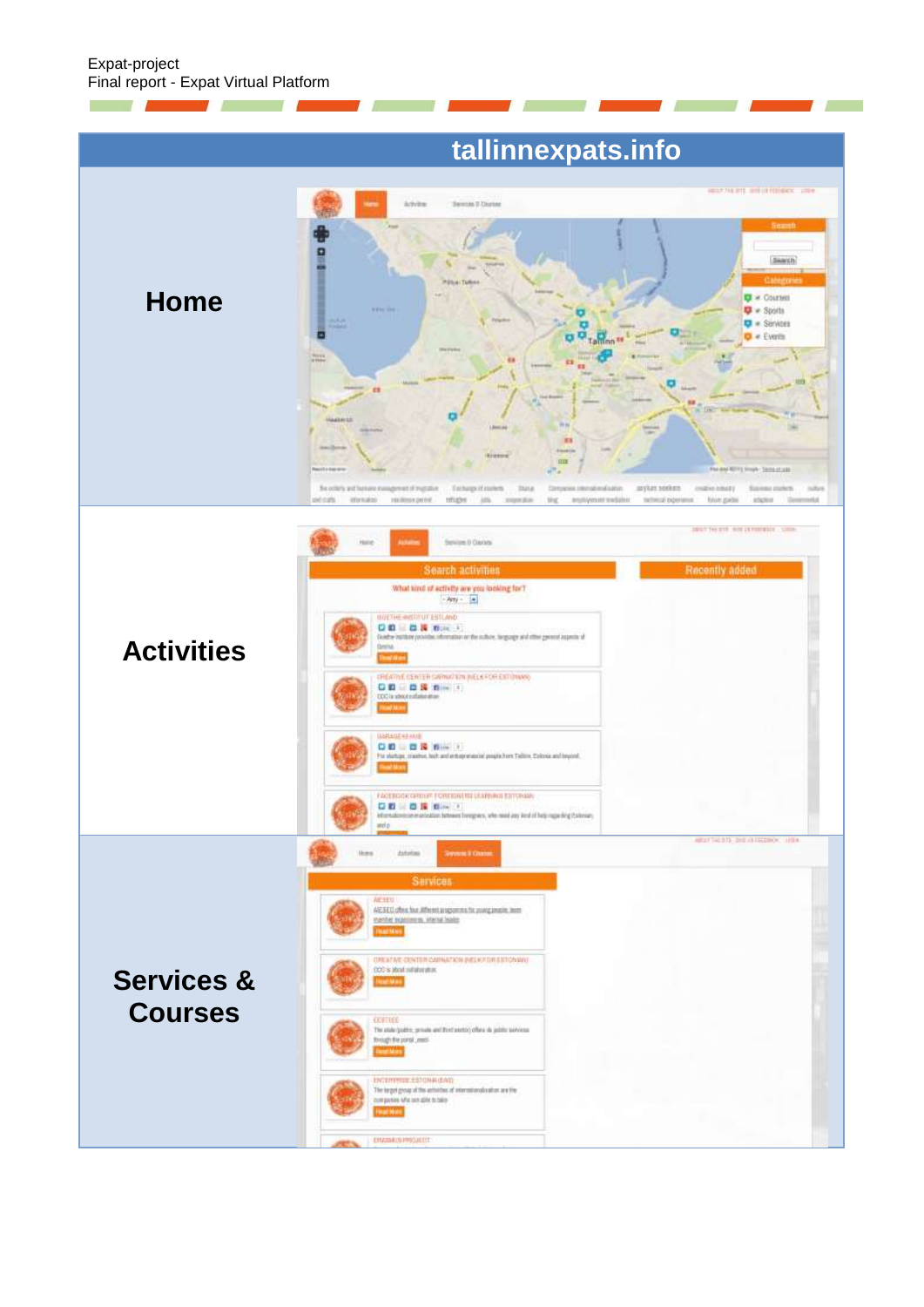Ï

and the company

<u>and the company of the company of the company of the company of the company of the company of the company of the company of the company of the company of the company of the company of the company of the company of the com</u>

 $\sim$  11

|                                         | rigaexpats.info                                                                                                                                                                                                                                                                                                                                                                                                                                                                                                                                                                                                                                                                                                                                                          |
|-----------------------------------------|--------------------------------------------------------------------------------------------------------------------------------------------------------------------------------------------------------------------------------------------------------------------------------------------------------------------------------------------------------------------------------------------------------------------------------------------------------------------------------------------------------------------------------------------------------------------------------------------------------------------------------------------------------------------------------------------------------------------------------------------------------------------------|
| <b>Home</b>                             | about the price design to come - come<br>Arkens<br>breker if Darten<br><b>Sean</b><br>Katsmen<br><b>JP NAVIGINATIO</b><br>Seath.<br><b>Yiliman</b><br>tehipikala<br># Courses<br>$\mathbf{\nabla}$ $\mathbf{e}$ Sports<br>$Q =$ Services<br><b>D</b> = Events<br>Zongalis<br>pretapivė<br>atgale<br>ЮI<br><b>WIL</b><br>w<br>e<br>and RETT Fried<br>via (Tenta)<br>19 8 10 8 8 9 10<br>Services<br>Stutents<br>datorate. Statistics records<br>Teleck<br>Insperantist control<br>seta news:<br>dimanuales.<br><b>Networking</b><br><b>SCIENT</b>                                                                                                                                                                                                                         |
| <b>Activities</b>                       | MATT FOR RISK, WIN 24 FOUNDATION CORP.<br>timyinto O Courses<br>Recently added<br>Search activities<br>What kind of activity are you looking for?<br>$-401 - 3$<br>NITIMATIONAL MUMENTS SUIT OF RIGHT<br>口的印度 医 的一个<br>The Club hours in wettig key check at countably pre weed between the section members to<br>RELEVISIATION<br>□ 四 三 四 端 四 一 三<br>Memalian partial providing information on: Higher relucation to Labour, Lebrarat a glassics, Prac-<br>WWW. DISAUGURALV.<br>口の川 ほ 語 のーー<br>One of the target social networks in Labria.<br><b>EMATLETUM</b><br><b>CDIDE SIDE</b><br>Expattable Private Lindad is a remainly offering would late weapting they well for returning<br>- 1                                                                             |
| <b>Services &amp;</b><br><b>Courses</b> | WELL HERZE SIX IS LITERARY CON-<br>Artyless<br>Saleima D Chairm<br><b>Hotel</b><br>Services.<br>DRUMMENT COONCINED CLUB<br>"Digitorially basebare plate", an informal assessint or, handihaller<br>whered is as the Club, non not<br><b><i><u>Institute</u></i></b><br>EXPAT LATVIA<br>Espai Lidvia Prode condivi la a conservo disning españalos.<br>manything they read for columns.<br>met Mo<br><b>NITERNATIONAL WOMEN'S CLLIB OF HIGH</b><br>The Clid finals monthly luxelinees at carshally pre-selected sustainants:<br>and in kind remembers to all.<br><b>Insult Inkry</b><br>SEE PASA ALLIMIN ASSOCIATION<br>Every protect that has received a degree from SIAE Higa automatically<br>terines a nexter if the Aqua<br><b>TELE 1800</b><br><b>ETUDY BLLATVA</b> |

and the state of the state of the state of the

T.

7

**The Contract of the Contract of the Contract of the Contract of the Contract of the Contract of the Contract o**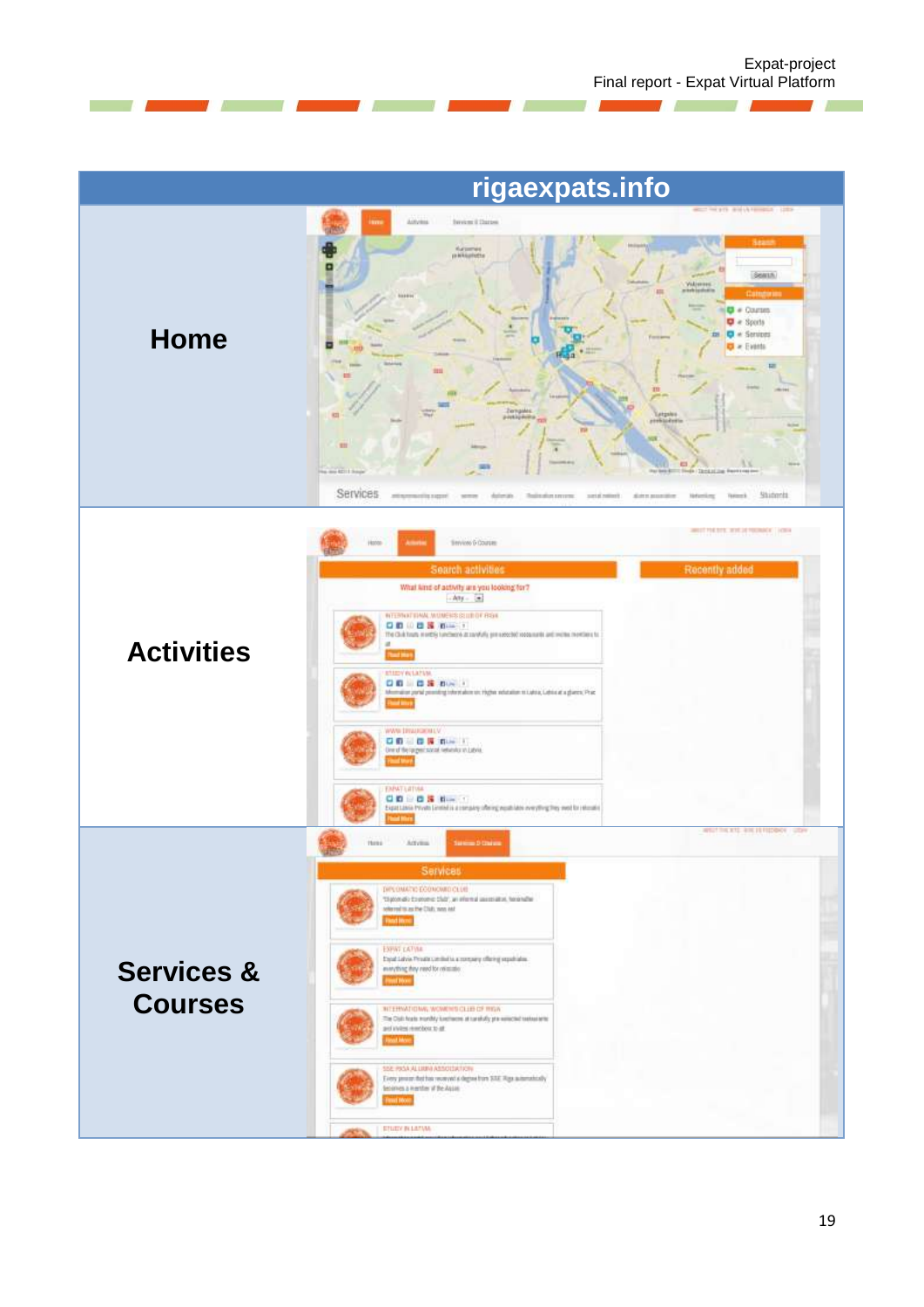**COL** 

**Marian Barnet** 

# **swedenexpats.info**

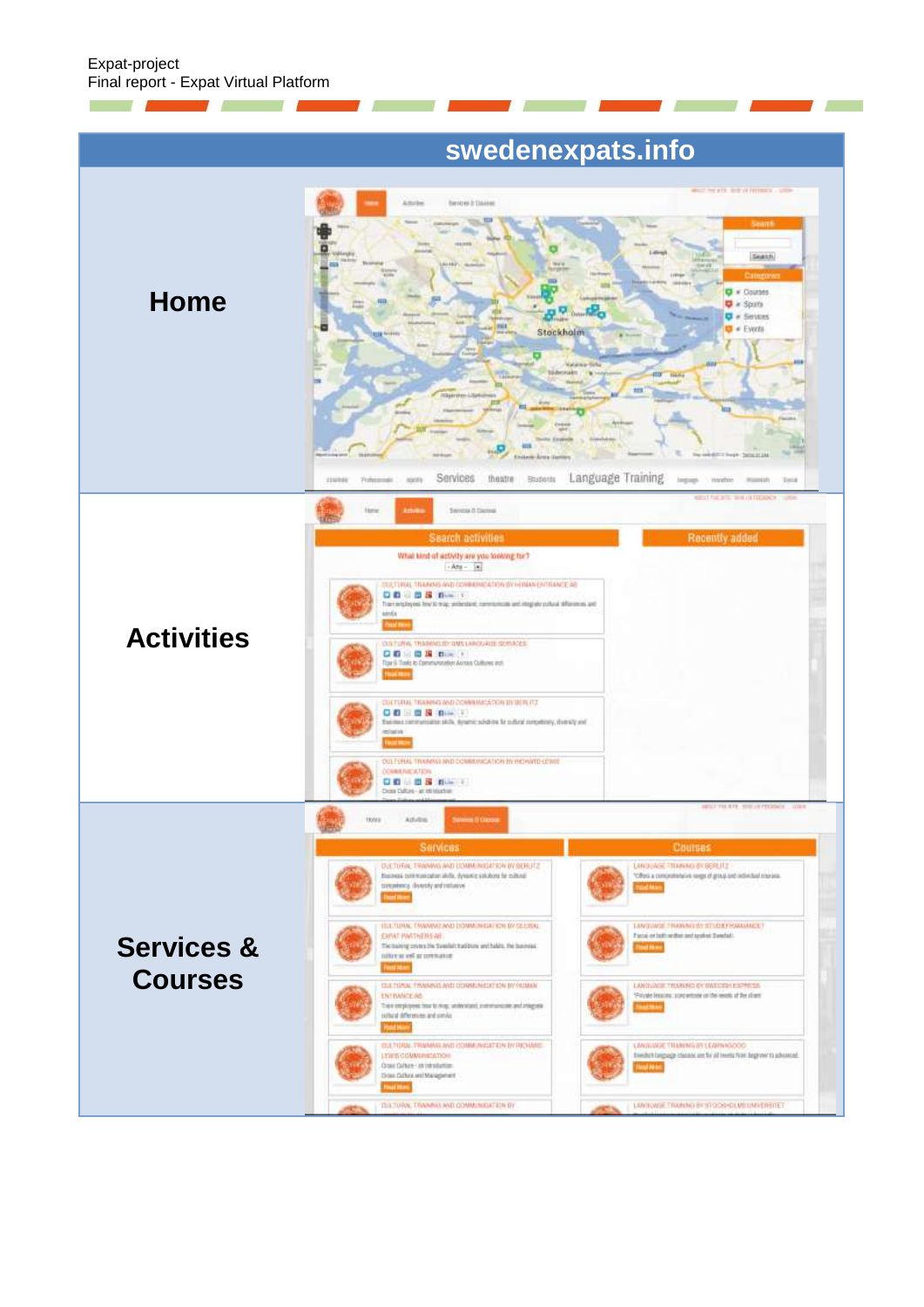# <span id="page-20-0"></span>Interview results - mindmap layout example

# <span id="page-20-1"></span>**Service provider:**

П

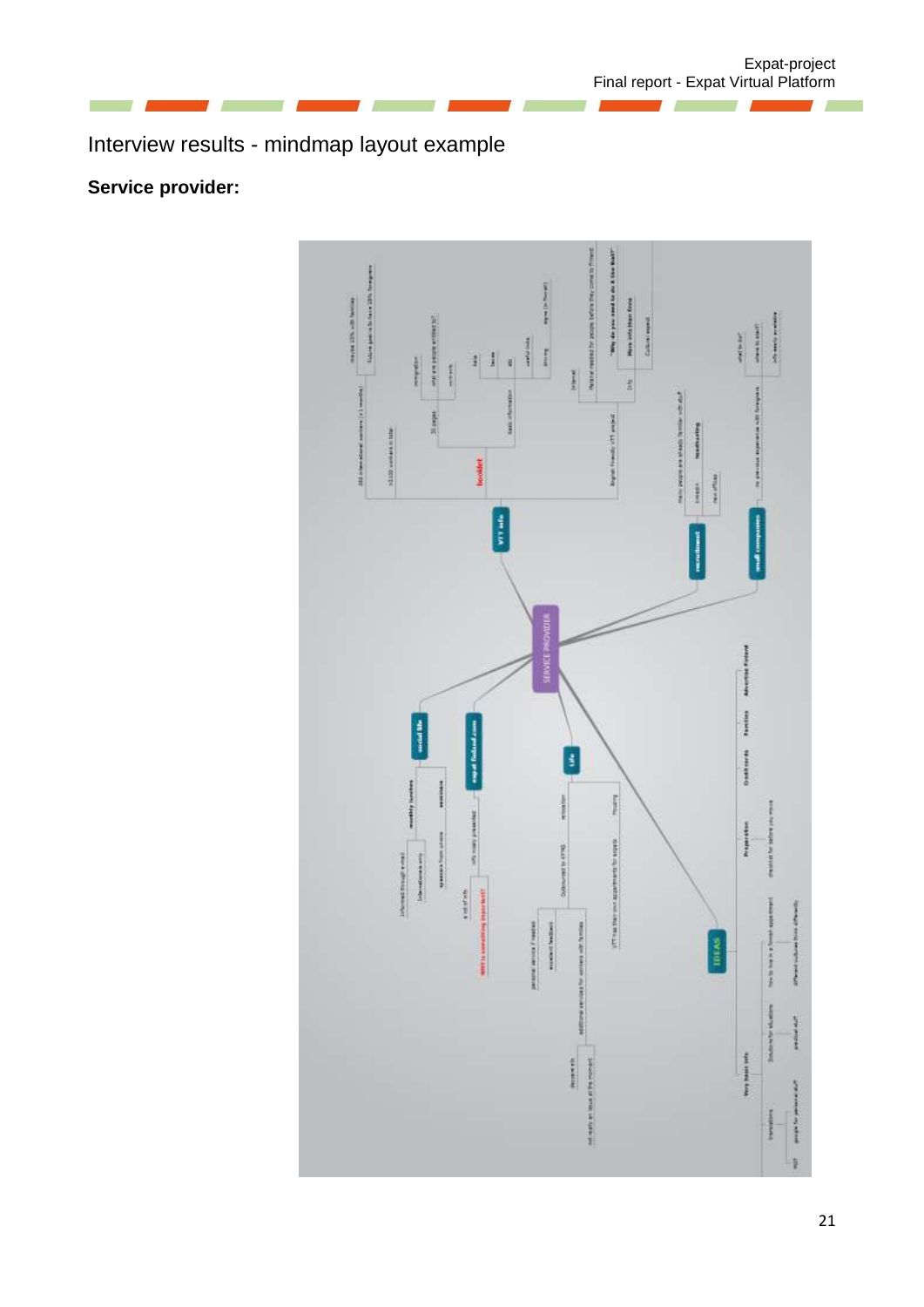#### Expat-project Final report - Expat Virtual Platform

#### <span id="page-21-0"></span>**Expat:**

 $\sim$   $\sim$ 



<u>and the company of the company of the company of the company of the company of the company of the company of the company of the company of the company of the company of the company of the company of the company of the com</u>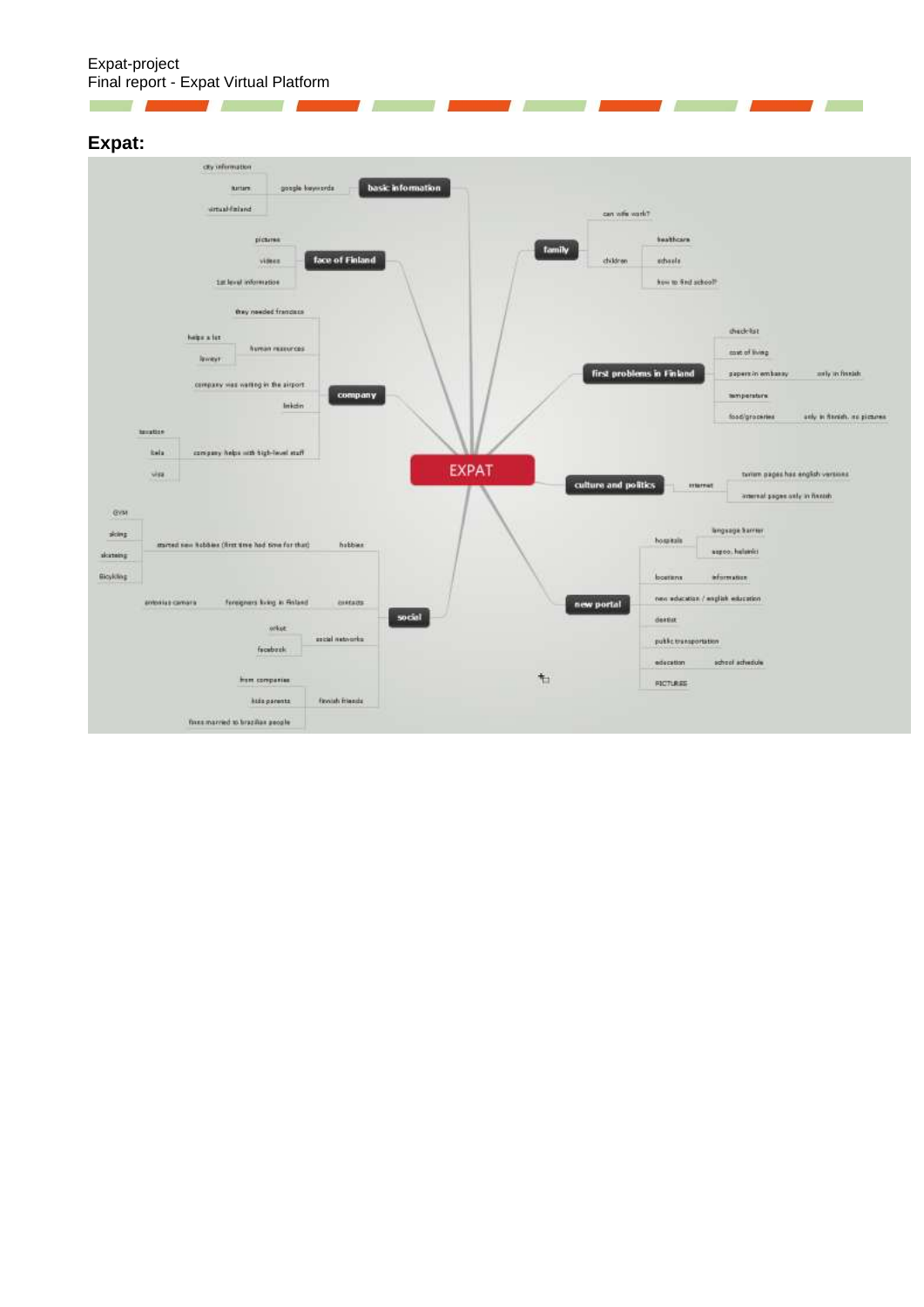# <span id="page-22-0"></span>About the Expat-project

Expat-project (2012-2013) was co-financed by EU Central Baltic Interreg IVA Programme 2007- 2013. Its ultimate aim is to make the Central Baltic Sea Region a more attractive destination, a more welcoming region to settle in, and a home to stay for international talents.

Human capital is one of the decisive factors that contribute to the high competitiveness of the Central Baltic Sea Region. In an interdependency world economy today, the regions and cities need to cultivate its human capital and to best retain the international professionals available at place in order to maintain and to increase its global competitiveness.

While Europe is a relatively attractive destination for highly skill immigrants, the Central Baltic Sea regions are not benefit fully from the international talents moving in and living here – nor are the internationals benefit from the opportunities the region should have on offer. The Expat-project addresses the factors that hinder the expats' smooth arrival and good quality of life in the Central Baltic Sea Region and developed methods and solution to improve the identified challenges, serving this way the interests of both the expats and the region as a whole.

The Expat-project conducted various research activities, includes best practice of soft-landing service models in Hague, Amsterdam, Stockholm and Toronto; three field studies on soft-departure services available in sourcing country in Shanghai, Seoul and Tbilisi; an online questionnaire on the internationals' opinion of their quality of life and a pilot development of a virtual service platform for internationals. The project results are presented in a series of reports providing aforementioned benchmarking results, analysis and policy recommendations.

Expat-project partners:

- Uusimaa Regional Council, Finland (Lead Partner)
- Culminatum Innovation Ltd, Finland
- Laurea University of Applied Sciences, Finland
- Turku Science Park Oy LTD, Finland
- Regional Council of Southwest Finland, Finland
- City of Uppsala, Sweden
- Riga Planning Region, Latvia
- University of Latvia, Latvia
- Institute of Baltic Studies, Estonia
- eGovernance Academy, Estonia

More information: [www.expatproject.info](http://www.expatproject.info/)